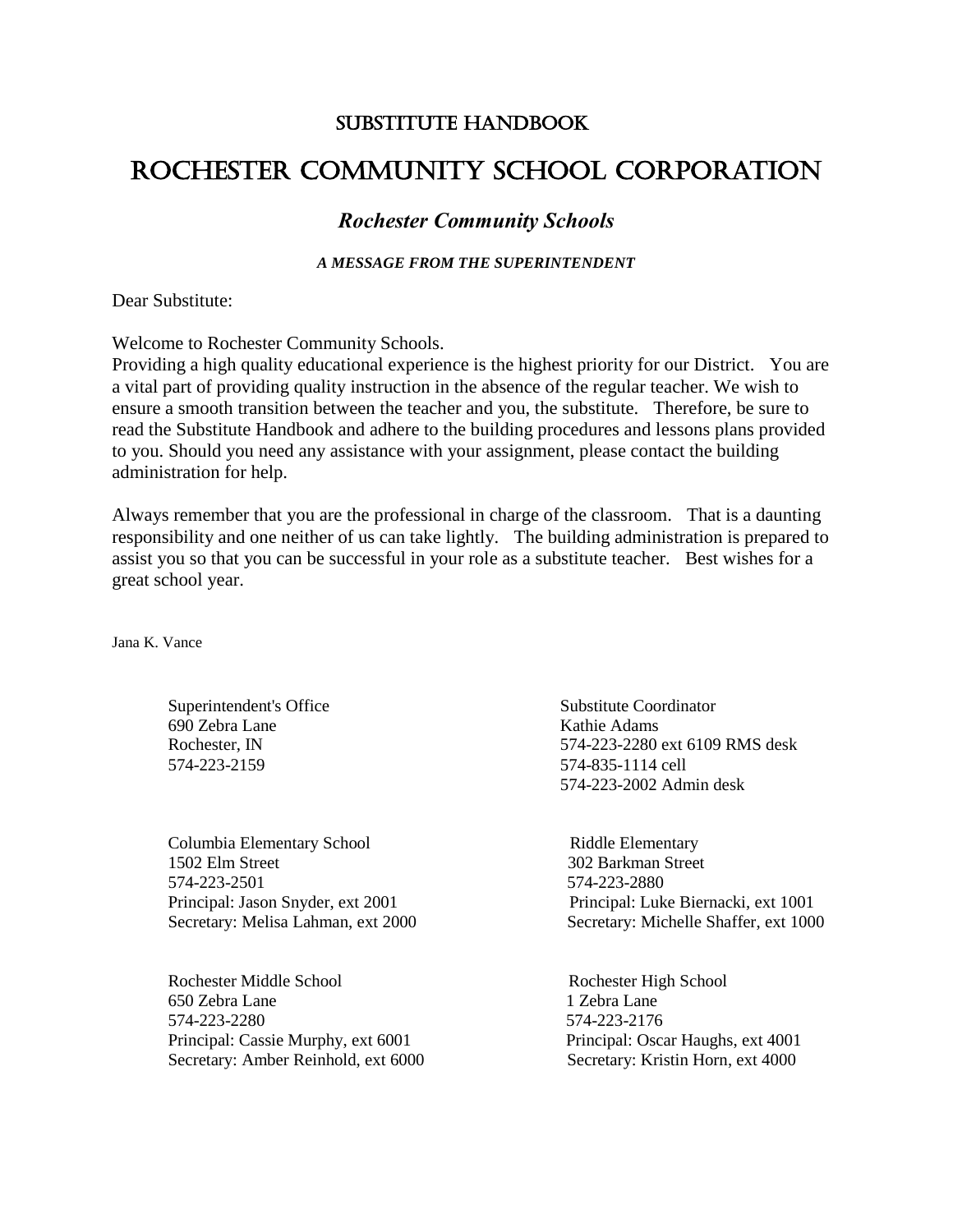# **Board Members**

**Jennifer Smith Tom Schwenk**

**Catherine (Kate) Miller Kyle Rensberger**

**Casi Cowles** 

**Joe Murphy Kyle McLochlin**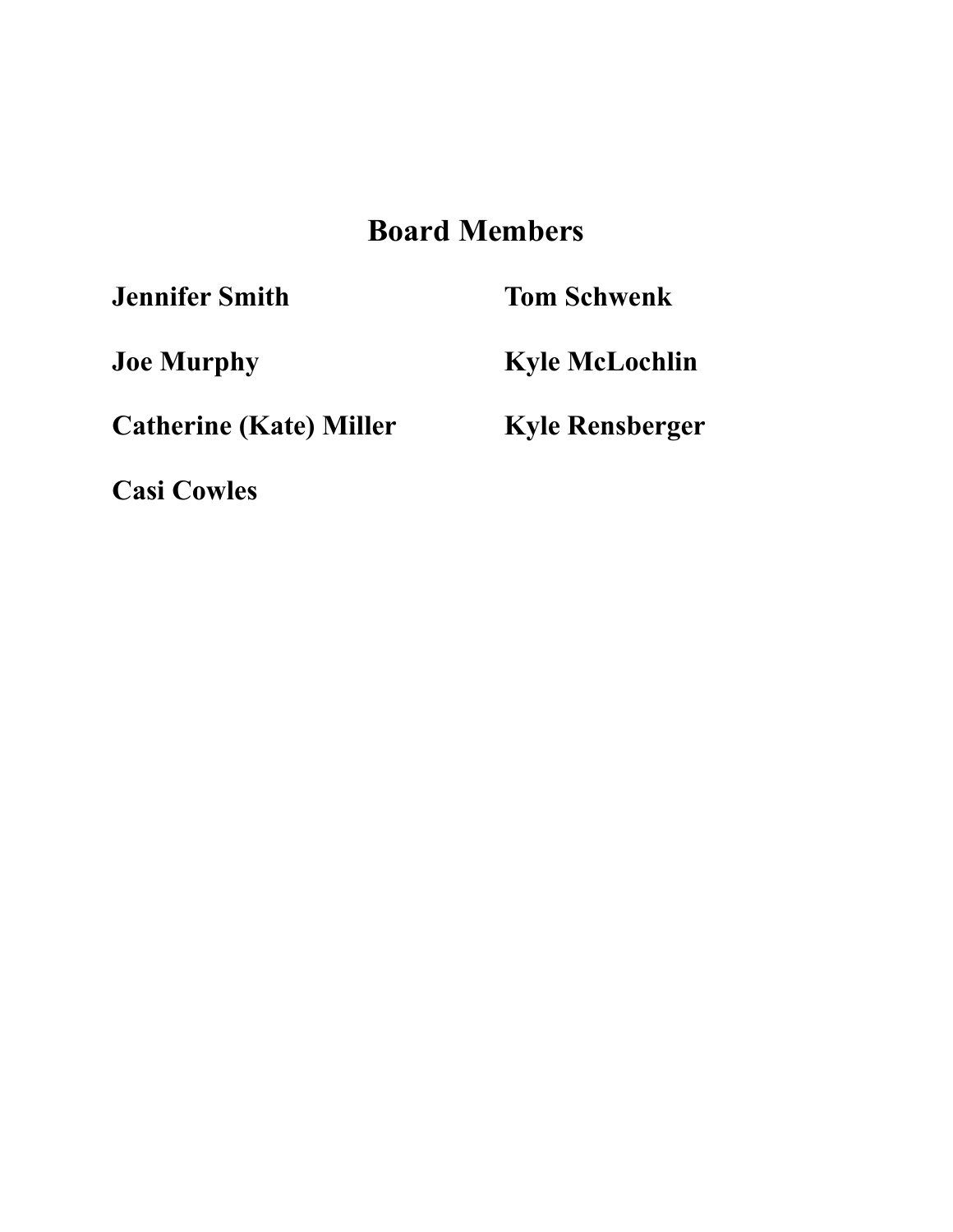## *What is expected of me as a substitute teacher?*

## **Before You Enter The Classroom:**

- Arrive early.
- Sign in at the front office and pick up your room key and/or any information.
- Report to the school office regarding:
	- o Special activities or changes in the schedule.
	- o How to report absences and tardiness.
	- o Review emergency procedures.
	- o Determine if there are any students with special needs.
	- o Review dismissal procedures for the end of the day.
- Follow dress code.
- Introduce yourself to teachers, especially those teachers in the rooms around yours, and obtain advice and information from them.

## **Before Students Arrive:**

- Write your name on the board.
- Review classroom behavior standards.
- Locate and review the lesson plans and student seating charts.
- Stand at the door and be prepared to greet students when they enter.
- Have student work prepared for students to begin immediately when they enter the room.

## **During The Day:**

- Introduce yourself briefly.
- Begin lessons immediately.
- Follow the lesson plans.\*\*
- Grade papers.
- Stay off cell phones/social media/ipads, etc. when you have students.\*\*
- Ask questions of other teachers and of responsible students. Do not hesitate to ask for help when needed.
- Assume the duties of the regular teacher or assistant, including:
	- o Supervising the lunch room or hallways.
	- o Bus/Car or Recess duties.
	- o Collecting monies.
	- o Organizing playground activities at recess.
	- o Organizing and maintaining good housekeeping.
	- o Other duties as the principal may direct.

## **At The End Of The Day:**

- Review the major learning concepts to be learned that day with the students.
- Remind students of homework assignments.
- Have students pick up papers and help straighten the room.
- Be sure that students leave the room in an orderly fashion.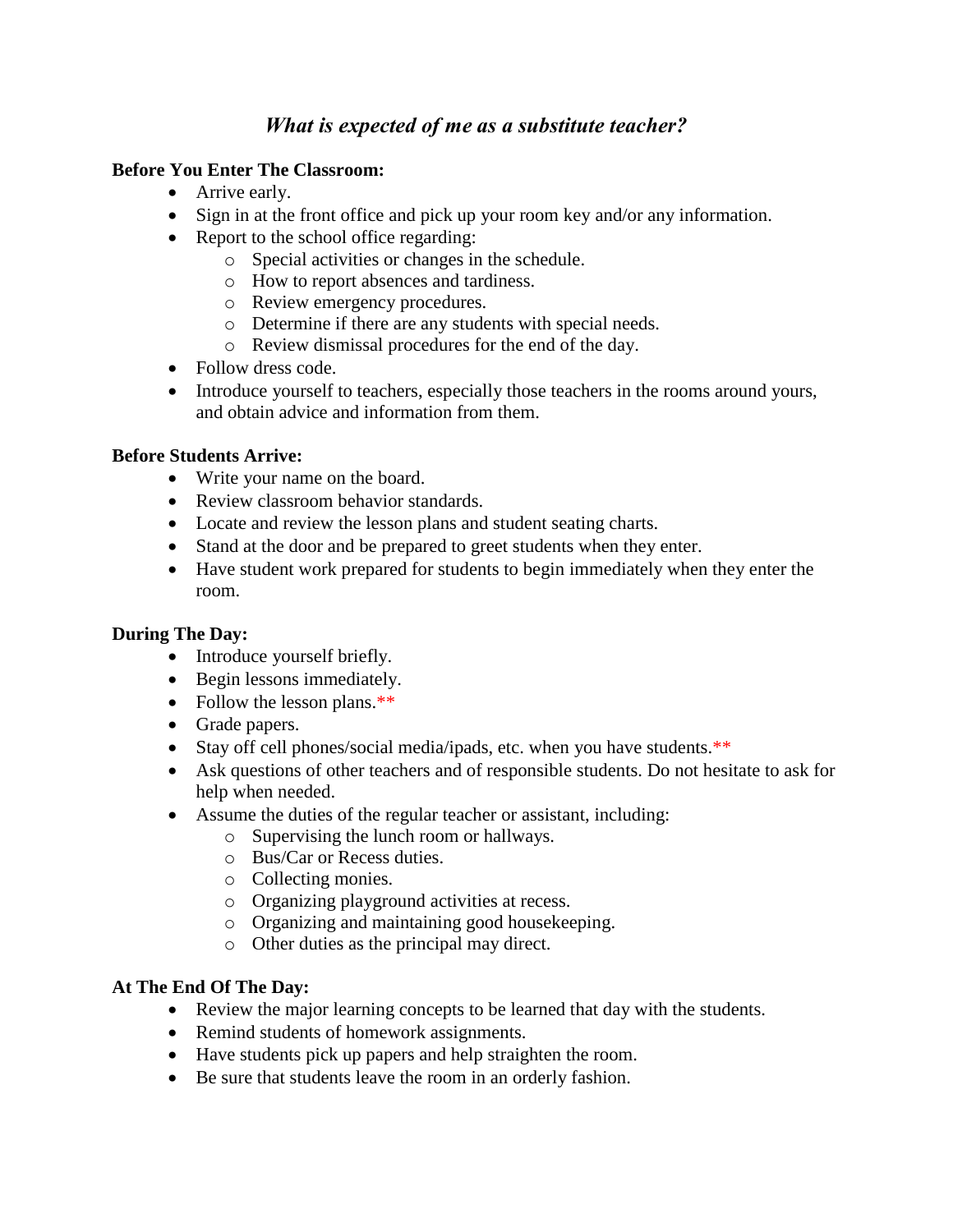- Leave notes for the classroom teacher detailing the work accomplished and any significant events or occurrences during the day.\*\*
- When you are ready to leave for the day be sure that the room is left in better order than you found it. Do NOT rearrange the teacher's desk or room.
- Plan to stay the entire school day until after students are dismissed. Even if you have last period prep. There is always work to be done. If the teacher hasn't left work to do, check at the office as to how you can be of help.
- Be sure to thank those in the office for the opportunity to substitute in the school.

## **What The Substitute Teacher May Expect From The School:**

- A class schedule of the teacher for whom the substitute is replacing.
- A seating chart on the teacher's desk giving the names of the students.
- Lesson plans. It is not your responsibility to develop lesson plans. If none are available, contact the principal or department chair.
- Sufficient texts and materials.
- Help, if needed, from the principal or department chairperson and other classroom teachers.

## *Advice from Students*

Trust Us. Be fair to everyone. Punish only the troublemakers. Make learning fun. Give us our assignment and let us go to work. Allow study time in class. Show concern and be willing to help with assignments. If I raise my hand, don't ignore me. You can be both strict and nice. Don't yell. Be straightforward with us. Be organized. Speak quietly and be patient. Give us something to work toward. Leave your personal life at home. Think positively of every student. Speak clearly. Be reasonable in your expectations. Have a sense of humor. Follow through with promises and consequences. Stay off your cell phone.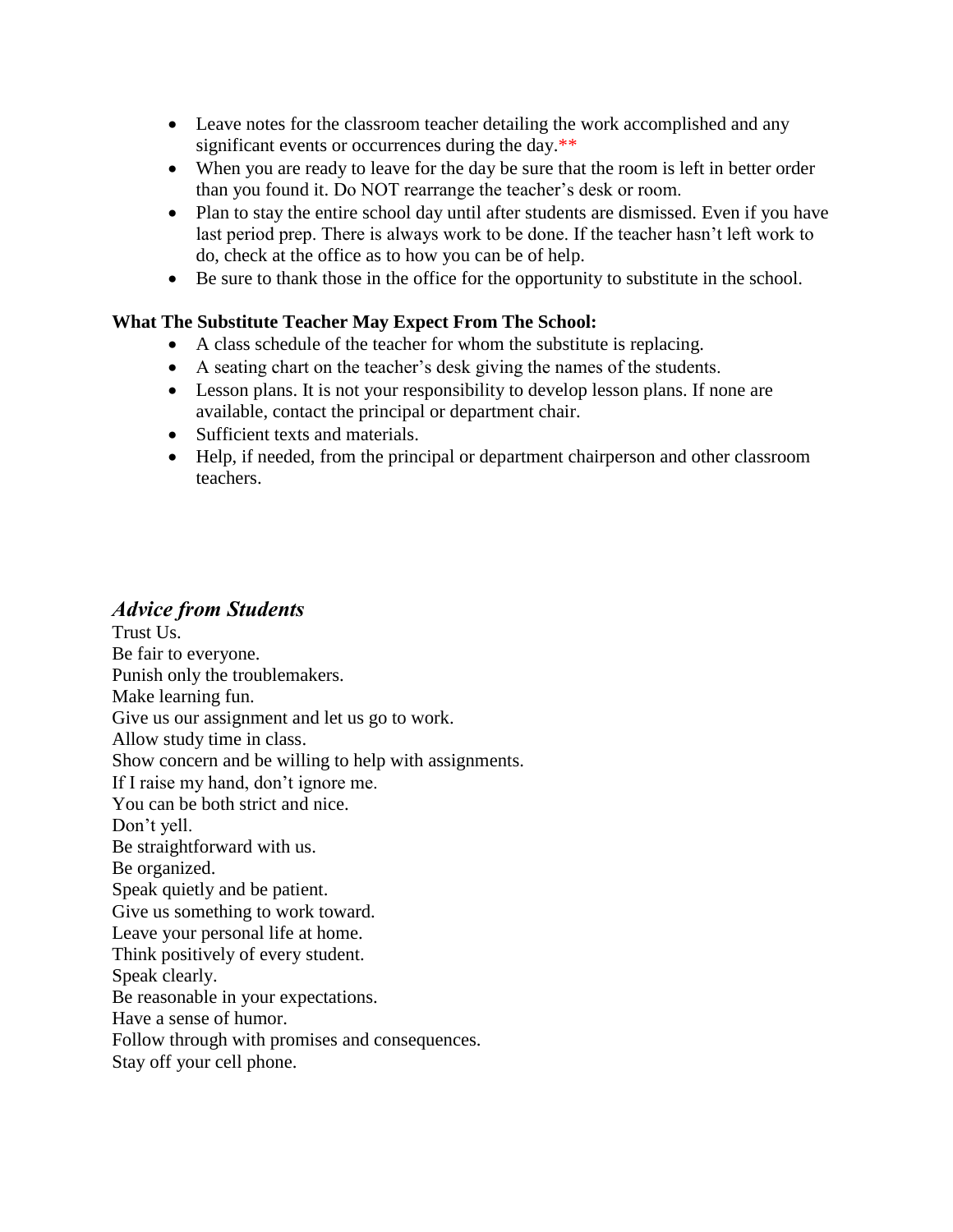#### **Administrative Policy**

Rochester Community School Corporation employs substitute teachers on the basis of their qualifications, experience, and ability to adapt to their varying school situations. Rochester Community School Corporation is an equal opportunity employer.

Substitute teaching is a professional activity, and substitute teachers are responsible for keeping the quality of their services commensurate with the services of the absent classroom teachers.

A substitute teacher is subject to call at such times as the need demands. The amount of work any substitute is given is governed by the need for it, the substitute's qualifications, and the substitutes rating as given by supervisors and by the principals in whose schools the substitute has taught.

Each substitute will be evaluated daily on their performance, adherence to procedures and policies (especially their attendance and confidentiality), effectiveness of following the lesson plans, and other considerations necessary to maintaining an effective learning environment.

#### **Certification**

We encourage all substitute teachers to hold a valid Indiana teacher's license or substitute teacher's certificate, although it is not required. Please give us a copy for your file. Your pay will be based upon your education level. If you have over 60 college credit hours, we need a copy of your transcript.

#### **Responsibilities of the Substitute**

Dress appropriately for the day. Follow the dress code. No spaghetti straps. No sleeveless tops. Your clothing should be neat, clean, and reflect the professional nature of the job. Sweat suits and casual apparel are appropriate dress only when you are assigned to a physical education class. NOTE: Friday has been approved as casual day in all buildings, but do not wear jeans full of holes.

Arrive on time. The regular elementary assignment is from 7:45 am-3:00 pm, please arrive by 7:45am. Wednesday start time is 8:45, please arrive by 8:15. The regular secondary (RMS & RHS) school assignment is from 7:30 a.m.-3:15 pm, please arrive by 7:30 am. Wednesday start time 8:30, please arrive by 8:00 am.

Half day starts at or ends at 11:30 am unless notified otherwise. Always check for sub notes when you book a job. Plan to stay all day, even if you have first or last period prep.

Refrain from bringing personal work such as reading material, letter writing, handcrafts, etc to class, using cell phone to text or get on the internet. Cell phones are to be used only at your lunch or during your prep time. Please keep them in a secure place. Do not be checking for sub jobs while subbing. Be up moving and interacting with the students.

Refrain from getting teachers mail from his/her mail box or reading any personal information. Refrain from contacting teachers that you are subbing for during the sub day. If you have a question ask the building secretary or another teacher. If you get a note sent from home that day then you will need to read it and follow procedures for notes and leaving from the elementary schools. (See.. At The End of the School Day for detailed information on this).

Your actions need to reflect professional, high expectations for your students.

Always keep your substitute handbook with you for reference.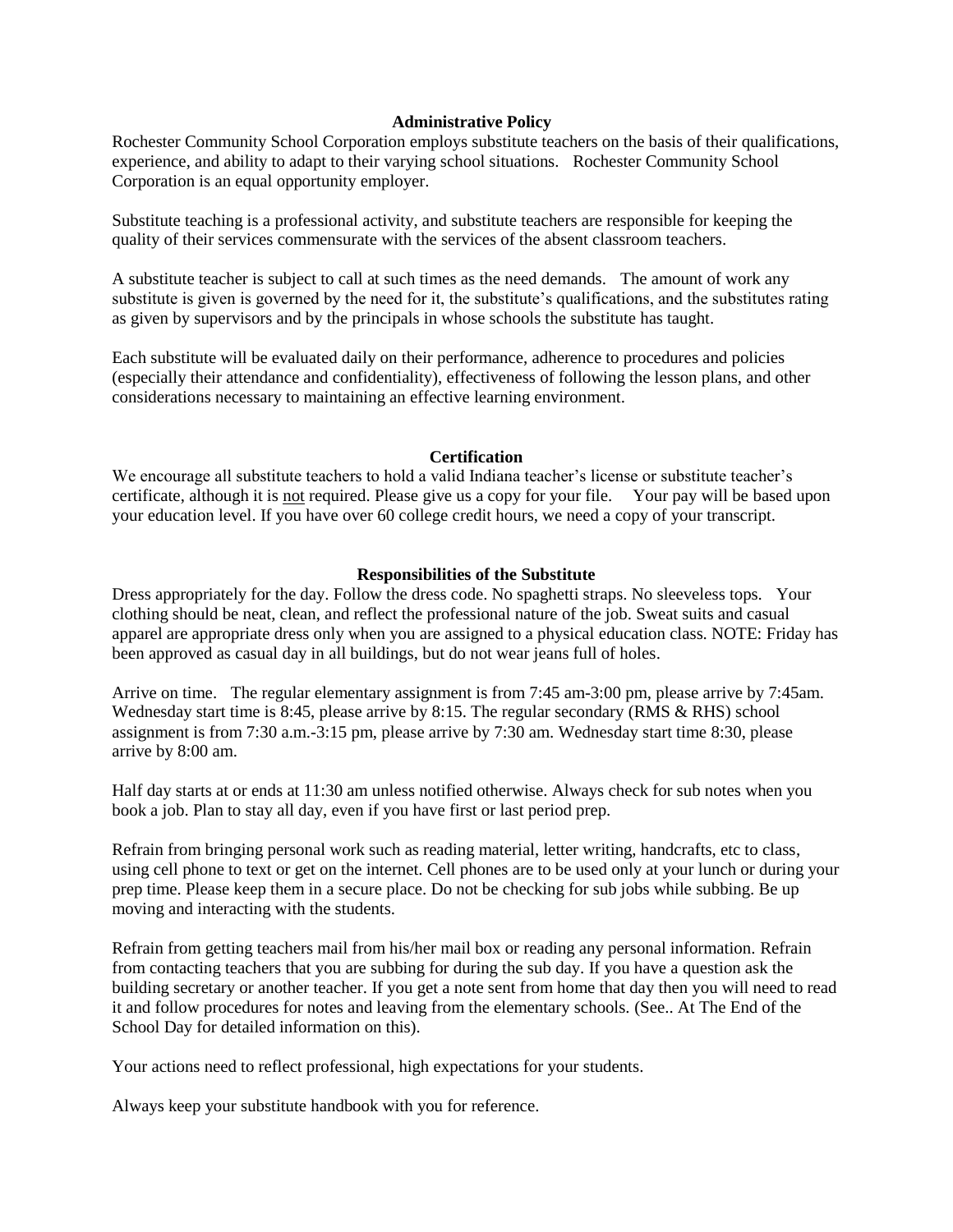Be flexible. Be available. Be active. Flexibility is a must.

#### **Aesop (sub service)**

Our sub service is called Aesop. You access it at [www.aesoponline.com](http://www.aesoponline.com/) or 1-800-942-3767. You are responsible for going on Aesop and looking for available jobs. The system, a school secretary or sub coordinator may also call to get heavy days or last minute jobs covered. You will NOT get calls from Aesop if you have changed your settings and told the system not to call you so it is your responsibility to check for jobs.

Canceling sub jobs – if a job is canceled by you on a certain day, you cannot accept another job for that day. Please try to keep canceling jobs to a minimum especially the day of the job. If you must cancel the day of the job, please do so in Aesop so it can start looking for someone else immediately, please call or text the sub coordinator (574-835-1114) and let her know the reason for the last minute cancelation, AND please call the building where you were to sub and let the secretary know you are canceling. That way we can get the job covered.

Please put in **NON WORK** days if you know you are unavailable to sub on a certain day. It saves everyone time and unnecessary calls in the mornings.

#### **Upon Arrival**

Always report to the main office—Be early so you can get organized. Obtain instructions and materials that have been left for you. Check for special activities or any changes in the regular schedule. Subs must be flexible. If need be, you might have to be switched into another position. Check the correct procedures for: use of library, AV equipment and materials, and computers. Check procedures for reporting absences and tardiness, recording attendance, fire drills and other emergency situations.

Check location of teacher prep rooms and lounges. Time and location of lunch and recess, if applicable. Review lesson plans and preview material to be taught.

Locate all necessary materials and manuals for the teaching day so you won't have to search for them later. Know the emergency plans for the room.

#### **Good Substitute Teachers....**

Are conscientious and sincere in their interest in the education of children and young people.

Make every effort to follow the regular teacher's plans and the building routines.

Engage the students in such a way that learning takes place and the building routines are not disturbed. Are willing to work when and where needed, and willing to stay on the assignment until the teacher returns.

Leave notations for the regular teacher, indicating what was accomplished during his/her absence.

#### **Confidentiality**

Substitutes must keep student, teacher and parent interactions confidential.

Don't do anything that embarrasses the student, the teacher, yourself or any other employee whether at school or in the community.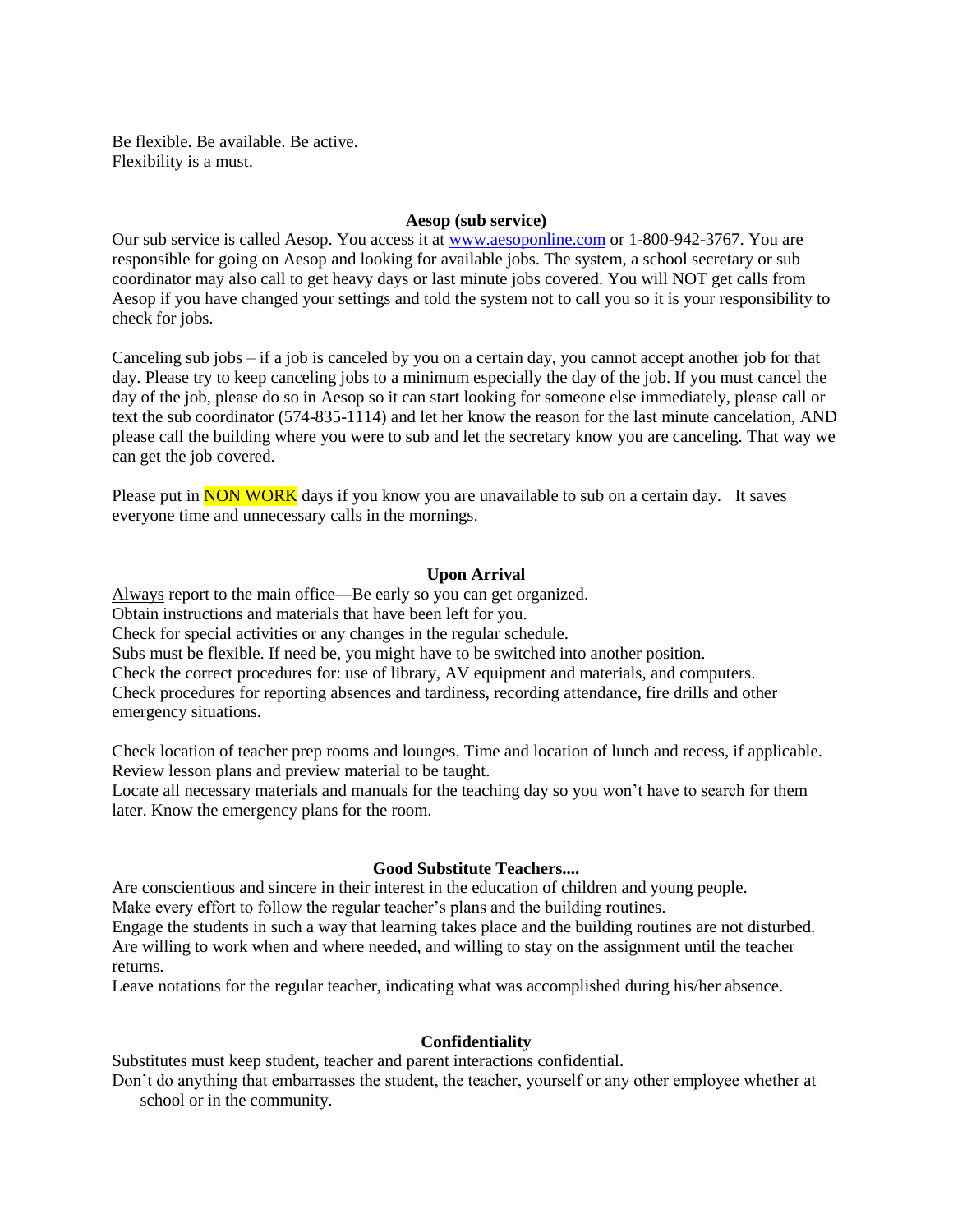If you have a complaint or concern, see the principal before you leave. If the principal is unavailable, leave a message for him/her to contact you.

#### **Emergencies**

In case of injury or other emergency involving a student under the substitute teacher's supervision. The office must be notified immediately.

Substitutes should stay with the injured child and send a student for help.

An accident report must be completed by the substitute and given to the principal's office on the same day.

In case of an emergency in the building, please get the emergency bag from the room which is located by the door. Inside the bag you will find a red Classroom Safety Protocol book please refer to this. Please know the protocol for fire drills and lockdown drills. Please review ALICE training.

Please review door locking procedures for the buildings you sub in. Always be prepared.

#### **During the school day**

Assume the duties of the classroom teacher which may include: additional supervision and responsibilities and other duties as may be directed.

Maintain good housekeeping throughout the day.

Organize classroom activities and maintain a positive learning atmosphere. A well-planned day usually takes care of potential discipline problems.

#### **In starting the day, do not dwell on discipline:**

Be calm and exercise mature judgment, be fair and firm.

Avoid embarrassing a student as a form of discipline.

Do not use or threaten any form of physical punishment.

Avoid group punishment for the misbehavior of one or two students.

If possible, try to handle the situation privately.

You may deny privileges to students for misbehaving.

Report any serious problems to the principal's office immediately.

Do not take a student's misbehavior personally. Most substitute teachers are "tested" sometime during the day.

#### **Discipline Problems**

If a student continually disrupts a class or is not cooperative, the teacher should call the office (0) to have someone come and get the student, and...

Don't punish the whole class as a result of a few students misbehaving.

*Techniques to gain class control:*

Ignore minor misbehavior- which is an attempt to gain attention.

Eye Contact-Non-verbal communication directed at the misbehaving student.

Gestures- Let a misbehaving child know of their misbehaving through head movements or directional gestures.

Proximity Praise-Move closer to a child misbehaving/ have the child move closer to you.

Separate- students that are being disruptive into other seats.

Touch-Sometimes a slight touch on the shoulder has a calming effect.

Circulate-Walk around the room and keep encouraging students.

Directed Verbal Comments- In a calm manner, tell the student the appropriate behavior.

If Then Consequences**-**Make sure the consequence is appropriate for the situation. Follow through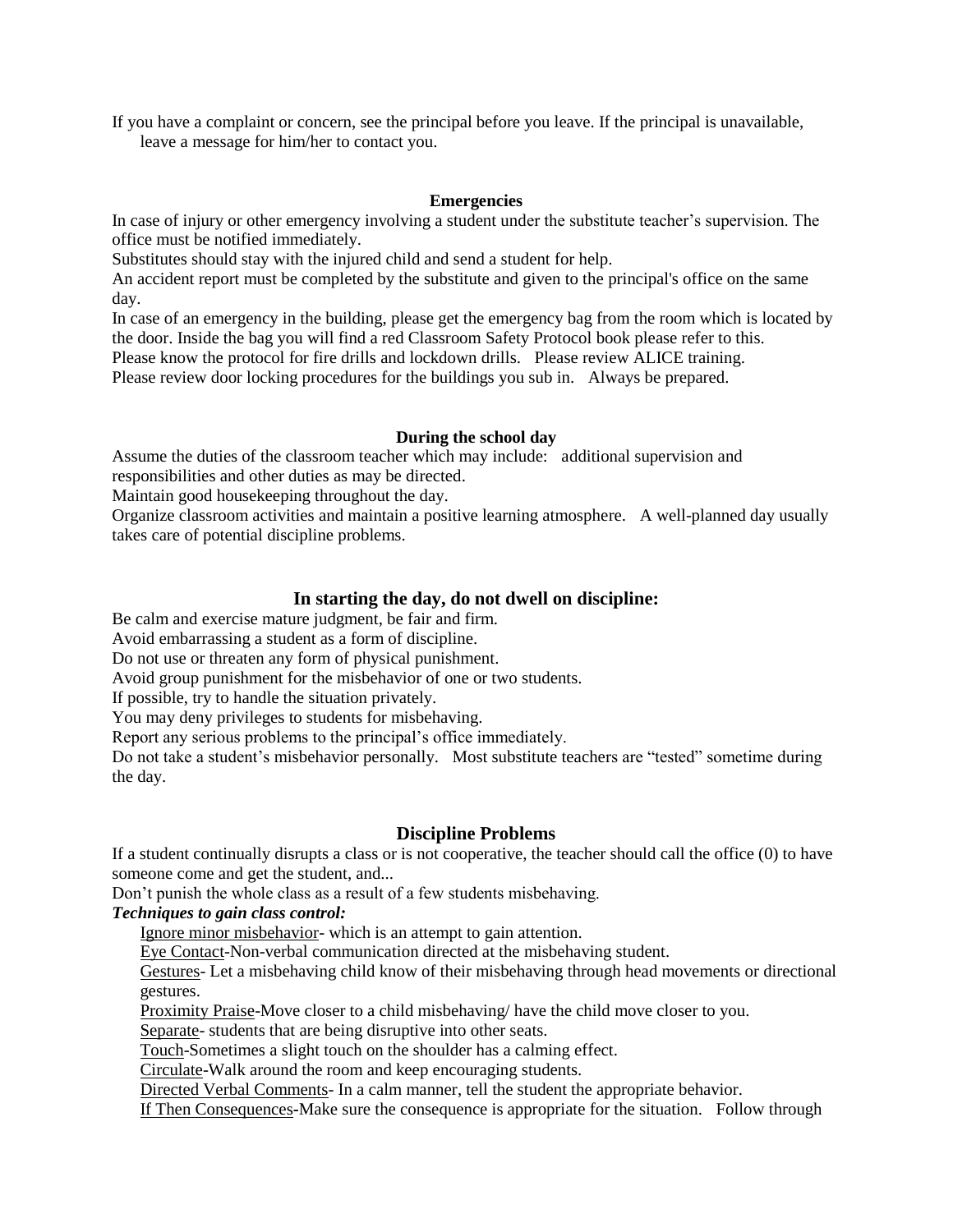with a reasonable consequence.

#### **At the end of the day**

Ask all students to put books, materials, etc. away and check desks and the floor around their seats for paper or miscellaneous items to be thrown away.

Remain in the classroom until all students have been dismissed from the room.

Do not leave the school before the students have all left.

If an elementary student has a note to change the way he or she is to go home that day you must get a copy to the office. They will then check and make sure this is a legitimate note. If there is no question by the office staff that student may leave as requested.

The classroom teacher will appreciate a note explaining the activities of the day. Indicate which lesson plans were completed and which were not, if any. A brief summary of class behavior and your thoughts on the day is also appropriate.

\*Place collected and/or graded papers on the teacher's desk

\*Complete appropriate follow-up form and leave on teacher's desk.

\*Leave the teacher's desk and room at least as neat as you found it.

\*Report to the main office before leaving the building.

 \*Check for any information regarding the assignment for this class needing additional days of your service.

#### **A Bag of Tricks**

No matter how often you substitute teach, you will be wise to be prepared before you get an assignment. If you have a special tote bag or brief case that is always ready, you will avoid that rushed, panicked feeling when you receive a call on the morning you are needed in the classroom. You will have enough materials or activities to keep your students constructively engaged for the entire day.

Some suggestions for your "bag of tricks" might include: Colored markers, ink pens, extra pencils, scissors, a coffee cup, a snack for recess, index cards for student name plates. Bandaids. A favorite book or poetry to read to the class. A collection of journal waiting prompts. An instrumental tape or CD to play quietly during writing or independent work time. Flash cards. A book of brain teasers or puzzles. A collection of chalkboard and/or group games for math and language arts. A file of art ideas to integrate with curricular areas. Hidden puzzles, word finds. Ideas from other students or teachers.

#### **Service Retirement Credit**

A substitute teacher holding a valid Indiana Teacher's License, who is a member of the State Teachers Retirement Fund, and who teaches at least 120 days in the school year, receives one year of service credit towards retirement. If a teacher substitutes at least 60 days but less than 120 days in the school year, he/she will receive one-half year of service toward retirement.

#### **Rate of Pay**

The rate of pay for substitute teachers was determined by the Rochester Community School Corporation Board of School Trustees.

Rate of pay as follows:

A substitute teacher who holds a valid Indiana Teacher's License or who holds a four-year degree will be paid at the rate of \$85.00 per day.

A substitute teacher who has 60 college credit hours or above will be paid at the rate of \$80.00 per day.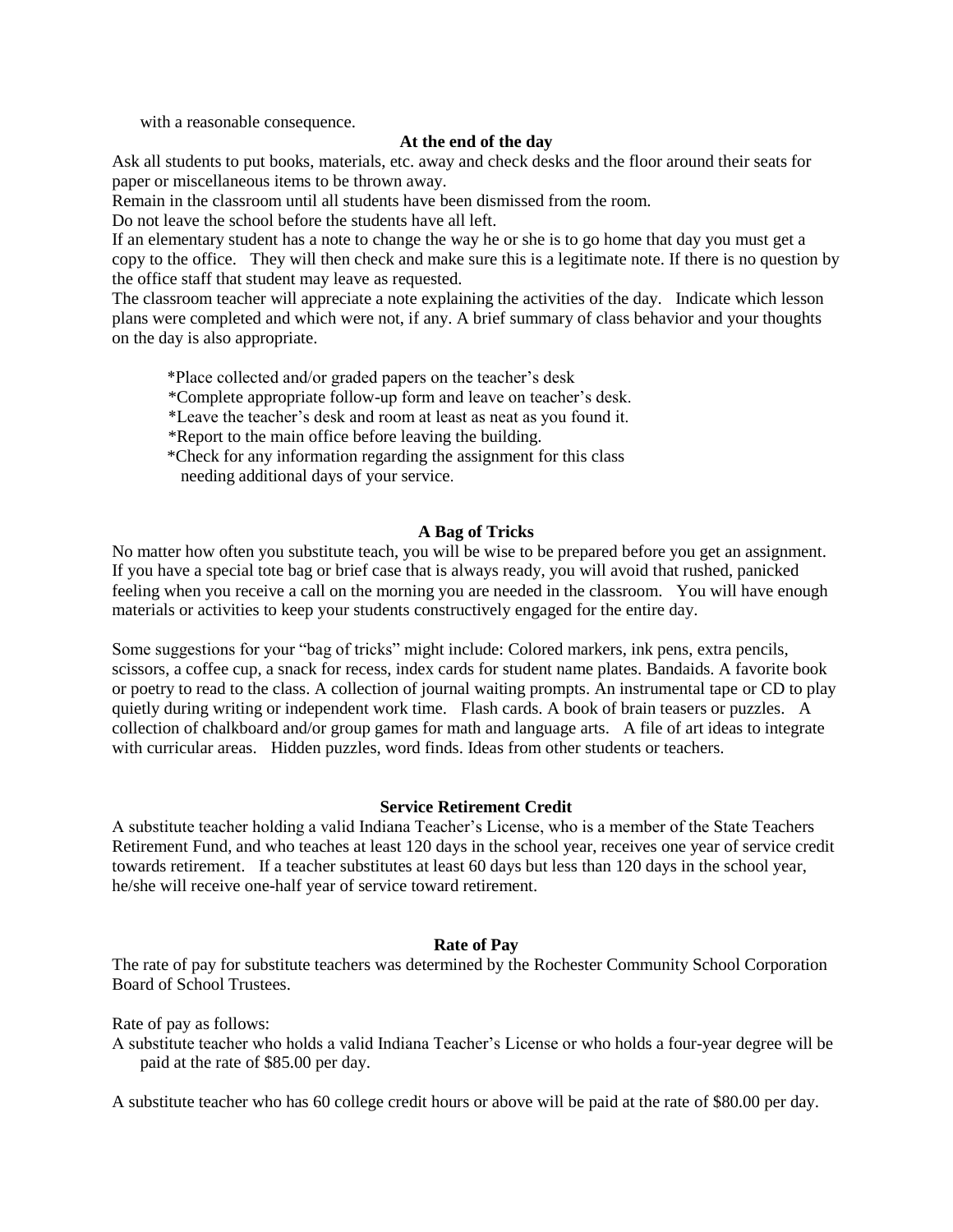A substitute teacher who has under 60 college credit hours and holds a high school diploma will be paid at the rate of \$70.00 per day.

### **Cancellations/Early/Late Arrival**

We realize that things happen and situations occur, but once a sub job is booked please keep cancellations to a minimum.

If you must cancel do so as soon as possible so the system has time to line up another sub. Generally if you cancel a sub job, you cannot book another job for that same day.

If you must cancel the morning of the job, do so in Aesop so the system can start looking for a replacement immediately, call/text the sub coordinator (574-835-1114) to let her know the reason for the last minute cancellation, and give the secretary of the school you were to work in a courtesy call so they are aware of the situation, so everyone can work to get the job covered.

You are expected to work the entire day. Do not leave during prep periods, even if it is last period of the day. There may be things to get ready for the rest of the day, papers to grade, copies to make, tidy the room, etc. You can always check with the office to see if they have copies to make, or things to do etc. Even if the prep period is first period or last period, you are expected to stay on the job the entire day.

#### **Training Videos Policy**

A prospective substitute must view films on the disease AIDS, bloodbourne pathogens, bullying. You need to ask the sub coordinator how/where to view these items.

Procedures for handling and disposing of body fluids and related clean-up materials. Immediately notify the building office and request janitorial assistance.

*If none is available, follow the following procedures:* 

All body fluids are to be handled with gloves. Utilize clean-up kits that are available in each building and vehicle. Wash thoroughly areas that are exposed to body fluids. Request supplies to replenish those items used in clean-up activities. Report all incidents immediately to the school principal or nurse. Dispose of gloves, tissues, and toweling in a plastic bag and seal it. Double bag the contents. Dispose of the bags by either taking it to the school nurse and placing it in a large wastebasket lined with a red bag or contact a custodian so it can properly placed in a dumpster. DO NOT allow students to handle any possibly contaminated materials.

It would also be helpful to view A.L.I.C.E. training videos on You Tube. A.L.I.C.E. stands for Alert, Lockdown, Inform, Counter, Evacuate. We hope we will never be faced with this type of situation in our buildings but as a sub you need to know what to do to protect your students and yourself should a situation arise. We periodically offer live ALICE trainings, be sure to watch your email for these and plan to attend.